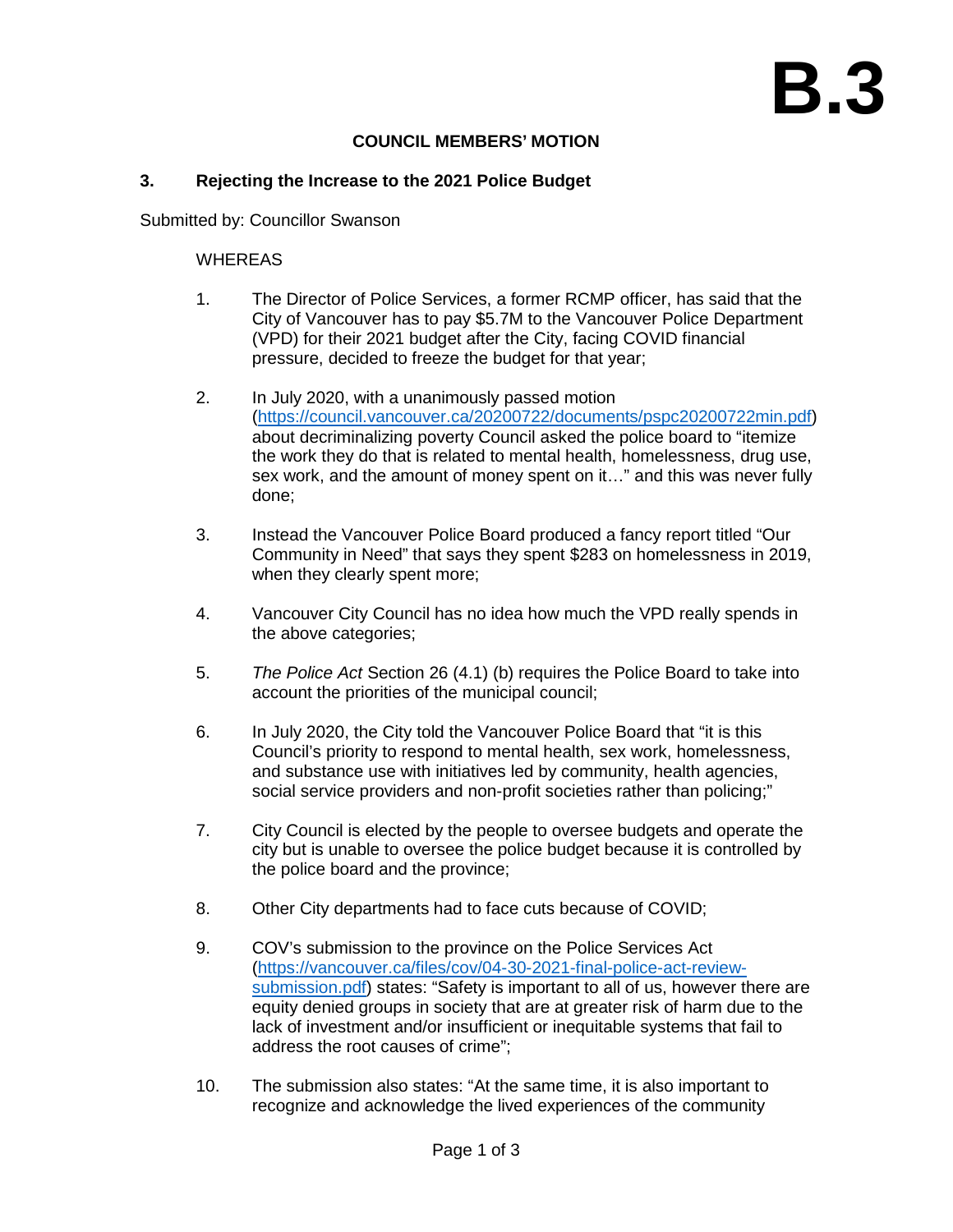members who experience marginalization, including those who engaged with Council during the public discussion of the motion and with staff during diverse community engagement activities on work such as poverty reduction, sex worker safety, Murdered and Missing Women and Girls Inquiry Calls for Justice review, overdose crisis, and other social development initiatives. These experiences point to room for evolution of approaches with policing's interactions with community members and potential changes to legislative frameworks such as the Police Act, as well as significant gaps in senior government services and supports that increase inequities and marginalization;"

- 11. The submission also states: "In addition, it is important to recognize that true police reform requires fundamental structural change at all levels of government, long-term capacity and financial investment by the Province in social programs and accountability measures, and a commitment to establish new minimum standards based on the principles of equity, fundamental human rights, and accountability between all levels of government;"
- 12. The BC Human Rights Commission, in their report, Equity is safer: [https://bchumanrights.ca/wp](https://urldefense.com/v3/__https:/bchumanrights.ca/wp-content/uploads/BCOHRC_Nov2021_SCORPA_Equity-is-safer.pdf__;!!G4oVokrRG-Im!5QhyxNDW_6cL_-Rbie4rQ4vYrZXMio2jBbe8sTseRVXMQro1oID-PCAh9xXcO_qsjKwgdcs$)[content/uploads/BCOHRC\\_Nov2021\\_SCORPA\\_Equity-is-safer.pdf](https://urldefense.com/v3/__https:/bchumanrights.ca/wp-content/uploads/BCOHRC_Nov2021_SCORPA_Equity-is-safer.pdf__;!!G4oVokrRG-Im!5QhyxNDW_6cL_-Rbie4rQ4vYrZXMio2jBbe8sTseRVXMQro1oID-PCAh9xXcO_qsjKwgdcs$)  [\[bchumanrights.ca\]](https://urldefense.com/v3/__https:/bchumanrights.ca/wp-content/uploads/BCOHRC_Nov2021_SCORPA_Equity-is-safer.pdf__;!!G4oVokrRG-Im!5QhyxNDW_6cL_-Rbie4rQ4vYrZXMio2jBbe8sTseRVXMQro1oID-PCAh9xXcO_qsjKwgdcs$) says, "De-tasking the police in key areas would improve community safety and particularly the safety of Indigenous, Black and other racialized communities who are disproportionately impacted by biased policing by investing in evidence-based services that reflect community needs. Improving community safety requires a shift in focus from the police as default responders to other community safety strategies. Key steps include de-tasking police as first responders to mental health crises, substance use crises and homelessness, and reallocating funding towards health-based services and housing supports;"
- 13. It sets a precedent that the police, the VPD board, and a former RCMP officer are the only authorities on the City's priorities around policing, budget and public safety, with no democratic oversight and no ability to respond to emergencies of national or global proportions. This undermines municipal democracy as well as attempts to ensure that police are more accountable to the communities they serve; and
- 14. The whole undemocratic process undermines the ability of the elected council to be accountable to the residents who elected them.

## THEREFORE BE IT RESOLVED

- A. THAT Council disagrees with the Director of Police Service's decision that the City pay \$5.7M for a retroactive increase to the police budget.
- B. THAT Council request the Mayor write a letter to Minister Farnworth seeking clarification about whether municipalities have any role in overseeing police budgets that they pay for, or whether they are simply a